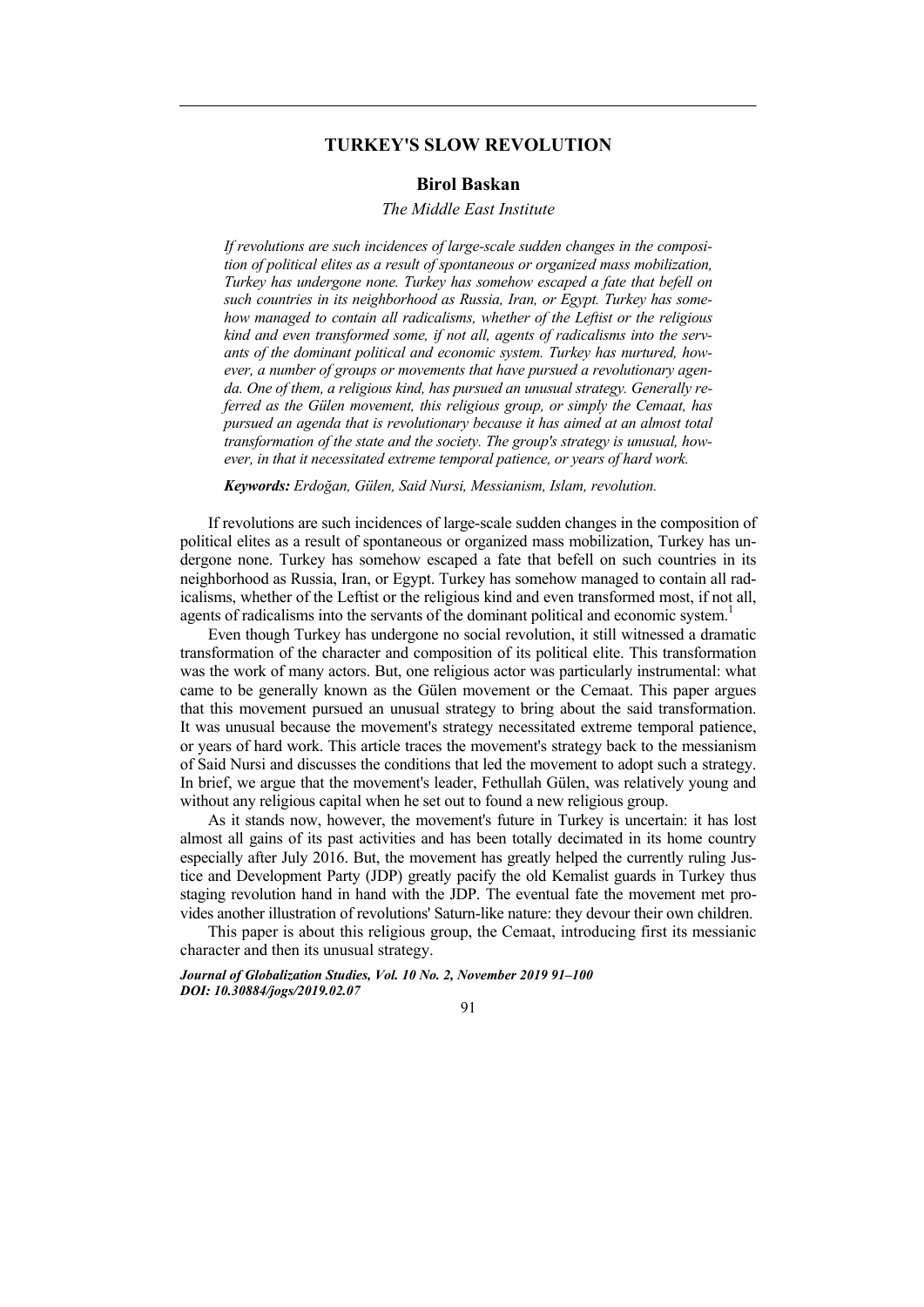#### **The Cemaat's Messianism**

The Cemaat originated in the 1960s, but its messianism can be traced back to Said Nursi, a man as eccentric as the group's founder and leader, Fethullah Gülen. Said Nursi was born in 1878 in Nurs, a village in the mountainous region south of Lake Van and passed away in 1960 in the south-eastern city of Urfa.<sup>2</sup> He thus lived his formative years in the turbulent last decades of the Ottoman Empire, witnessing its collapse and the subsequent foundation of the Republic in its stead. By the time Nursi reached adulthood the great power disparity between Europe and the Islamic world was no longer a matter of dispute: Europe was definitely the superior and the Islamic world definitely the inferior. More importantly, this disparity had already created a hostile international environment for the Muslim world. Major international powers were blatantly aggressive and had already colonized a good part of it.

In this life and death battle of survival the Ottoman statesmen had been reforming the Ottoman state at least since the early nineteenth century, building a European-style army, educational and legal system and centralizing its administration. Whatever we call it, modernization, state building, westernization, the whole process was also transforming religion or, to be more specific, noticeably restricting its public role in the Empire. The Republic would go even further than the Ottoman Empire and implemented a series of reforms, all in an effort to carve an even more restricted space for religion in public life, reforms ranging from the abolition of the caliphate to the closure of religious seminaries, religious courts, to closure of Sufi orders.<sup>3</sup>

Said Nursi became the man he was in this context. He was born into a Kurdish peasant family with no prominent religious figure among its ranks: yet, his father also served as a local imam who steered his children towards religious education. Said had in fact pursued a quite irregular religious education in different madrasahs of the Kurdish region, finally obtaining his diploma in 1892. After graduation, Said travelled in different cities of the Kurdish region and first settled in Bitlis in 1895 and then in Van in 1895. In both cities, where he had stayed for a total of 12 years, Said Nursi further expanded his knowledge of religious sciences and, more importantly, familiarized himself with natural sciences.

During his stay in Bitlis and Van, Said Nursi also became familiar with the major political and intellectual problems of the period. It was probably in this period that Said Nursi developed this powerful feeling that the very existence of Islam was under threat. Yet, that feeling had intensified, reaching the level of paranoia, only after Said Nursi met with Mustafa Kemal in Ankara in 1922. If Said Nursi's recollections are to be trusted, he would say about what he sensed in Ankara:

I went to Ankara in 1922. I saw that a powerful current of atheism was treacherously working to enter, corrupt, and poison the strong minds of the faithful... I said, 'this monster is going to damage the fundamentals of belief'... I wrote a strong proof derived from the Qur'an powerful enough to destroy the head of that atheism in an Arabic treatise of light. I got it published in Ankara at the Yeni Gün Press. But, unfortunately, because those who knew Arabic were few and those who took the treatise seriously were rare, that extremely concise and abbreviated proof did not have its effect and sadly, the current of atheism both developed and gained strength.4

Deeply disappointed Said Nursi left Ankara and settled in Van. Three years later a massive Kurdish rebellion broke out. Even though Said Nursi refused to join the rebel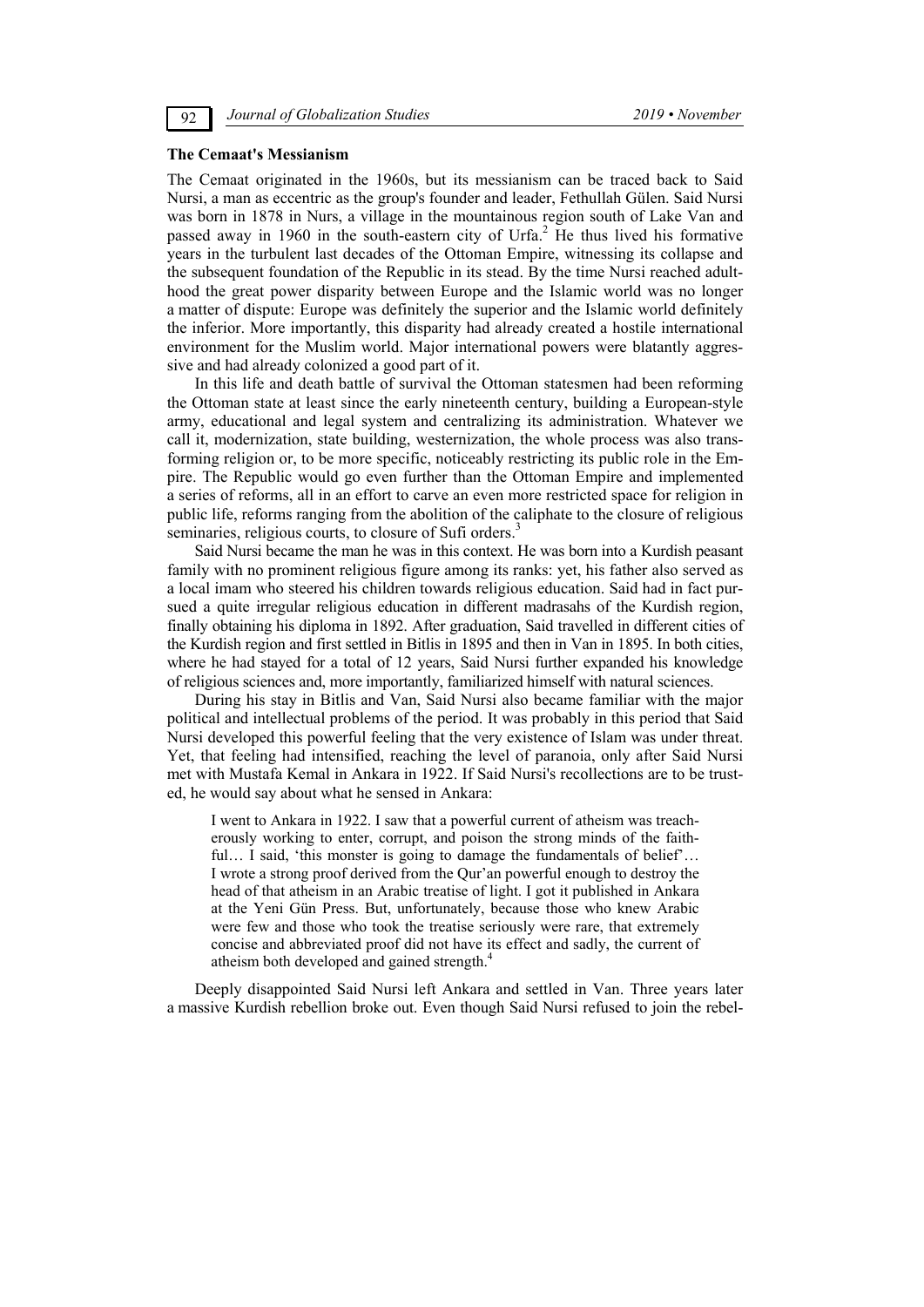lion, he was exiled to a small village, Barla, in south central Anatolia. Nursi would spend the rest of his life under the watchful eyes of the Republic in different Anatolian towns.

Having gone through enormous personal hardships during the one-party period, Said Nursi's view of the new regime could not be positive. His view of Mustafa Kemal was particularly harsh. Nursi's view of him can be most clearly seen in a treatise called 5. Sua (5th Ray) in Sualar (the Rays), in which Said Nursi interpreted the Prophetic traditions, known as hadiths, describing the signs of the end of time: in his interpretations Nursi portrayed Mustafa Kemal Atatürk as the Sufyan, the anti-christ who would emerge among Muslims. Even though Said Nursi did not specifically name, his interpretations of the hadiths obviously point to Mustafa Kemal Atatürk. For example, he interpreted the hadith which prophesizes, 'the formidable man of the end of time will wake up one morning and will find "this is infidel (kafir)" written on his forehead' in the following way: '... an interpretation of this might be: "that Sufyan will put the foreigners' hat on his own head and will force all others wear it as well," obviously referring to Atatürk's hat reform. Likewise, Said Nursi interpreted the hadith which prophesizes, 'towards the end of time, there will be no one who will utter Allah Allah,' with reference to the closure of madrasahs (higher religious schools) in 1924 and sufi dervish lodges in 1925, and the translation of the islamic call to prayer, known as *ezan*, into Turkish.

Said Nursi had no other option, but to devote himself fully to religious scholarship. In Barla he set out to pen what became Risale-i Nur, a gigantic collection of religious treaties.5 Said Nursi had in fact been working on the project at least since his publication in 1911 of Muhakemat (Reasonings) in which Said Nursi basically argued that Islam's Holy Book, the Qur'an, and modern sciences did not conflict. During his stay in Istanbul during the Independence War (1919–1922), he published several other works. During the Republic, Said Nursi simply expanded the main points of these earlier works, making them more understandable to the masses by extensively employing illustrative allegories.

This is critical to note. Said Nursi saw himself on a religious mission, a mission that countered Mustafa Kemal Ataturk's Sufyanic-mission. And that mission had to be necessarily a mission only Mahdi, the awaited Christ-like figure of Islam, could undertake. Said Nursi never called himself the awaited Mahdi. For him the task of Mahdi was so monumental, no one person could have undertaken it. That mission required the shoulders of many forming a religious group. Said Nursi, however, claimed that writing Risale-i Nur, which would strengthen faith in God, was the first stage in the realization of that giant mission of Mahdi. The second stage, Said Nursi named 'hayat or life' would be to expand the circle of students who read and live up to Risale-i Nur so that Risale-i Nur would enter all walks of life through such students. Upon these two stages the awaited Mahdi would rise and complete the third and final stage: that is to establish the Islamic Shariah. <sup>6</sup>

Said Nursi did not live to see the second stage of his prophetic vision, a stage his students would enter all walks of life. By the time he passed away in 1960 his closelyknit community of disciples had not expanded much beyond a few hundreds and was active only in a few towns.<sup>7</sup> If it has ever been realized and if any one person has to be credited for it, it should be Fethullah Gülen. Joined Said Nursi's movement in the mid-1950s in the eastern town of Erzurum, Gülen began to form his own group in the mid-1960s in the western town of Izmir.

Whatever differences set Fethullah Gülen apart from Said Nursi, the group has seen itself as a part of the broader movement initiated and inspired by Said Nursi. The Gülen group had until recently run a publishing house that printed Risale-i Nur and a books-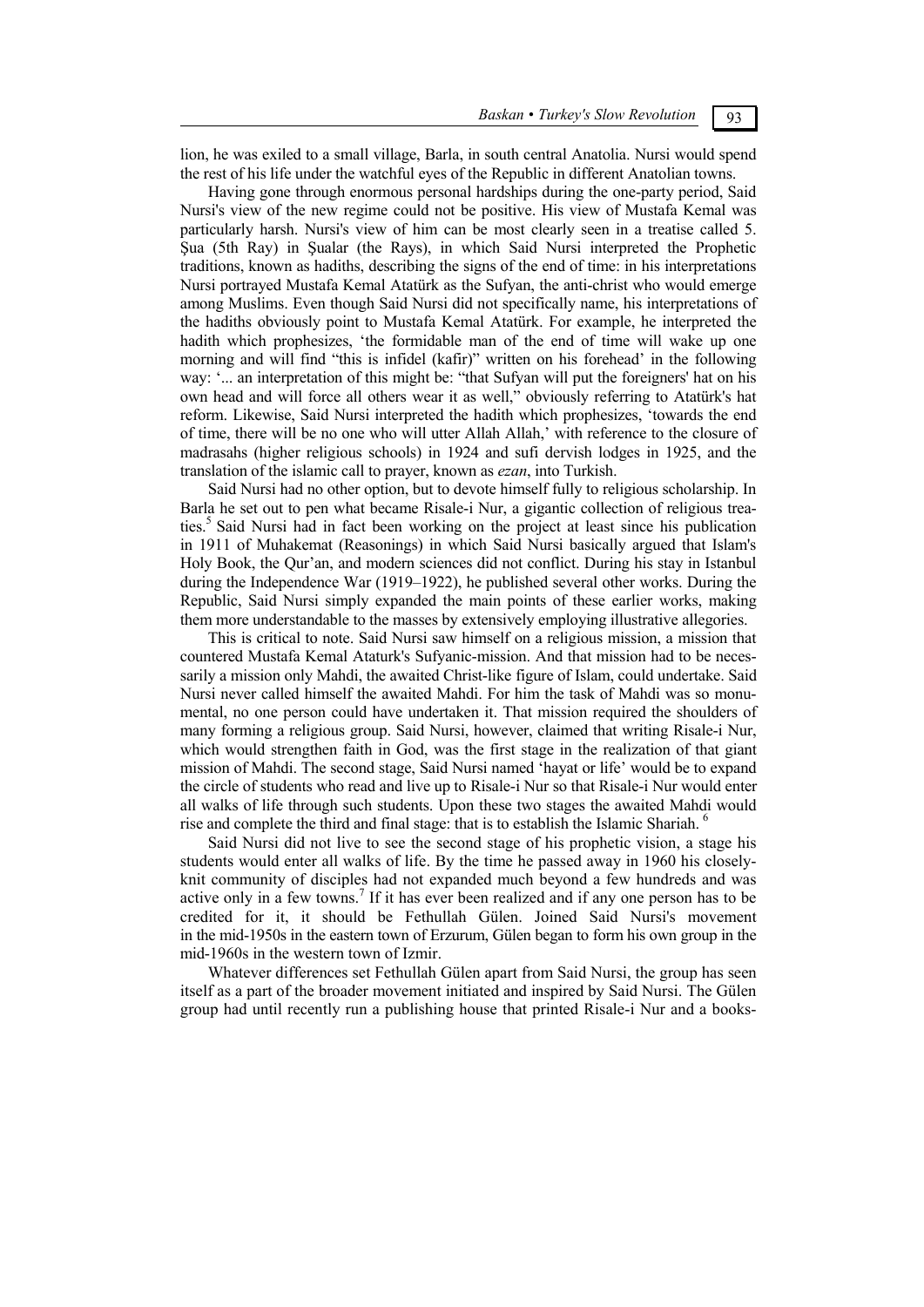tore that sold Risale-i Nur in its shelves. There are also reliable reports that the group members have regularly read Risale-i Nur in their meetings along with Fethullah Gülen's own writings. Given that neither Fethullah Gülen nor any of his disciples trained in religion has so far denied Said Nursi's claim to a messianic mission, it is not far-fetched idea that the group has seen itself in the same role.

There is, however, no question that the group helped Risale-i Nur enter all walks of life. In that sense the Gülen group indeed realized the second stage in Said Nursi's prophecy.

## **The Cemaat's Long-Shot Strategy**

Like Said Nursi, Fethullah Gülen also adopted an unusually long-term strategy to realize whatever the mission he had in mind in the very beginning. This was not a matter of choice, but rather an imposition by the very simple fact that Fethullah Gülen was extremely young for an aspiring religious leader when he began to form his religious group in the western town of Izmir.

Gülen settled in that town in 1965. Born in 1941, Gülen was just 24 years old. Furthermore he could not lay claim to any other socio-religious capital: his father was an ordinary prayer leader in Korucuk, an obscure village in the province of Erzurum; no other family member was known to be a prominent religious figure; nor was he blessed by any Sufi Sheikh. He joined Said Nursi's movement, but was not in the leadership cadre.

Fortunately he was a preacher at the Directorate of Religious Affairs, so had a regular access to the masses through the pulpit. But, that was also a disadvantage. As Gülen was a state employee, he had to work within certain perimeters the Turkish state had set for preachers. He therefore had to focus on ritual perfection, extreme asceticism<sup>8</sup> and ceaseless activism for what he called the service of Islam.<sup>9</sup>

Yet, he could not overcome the age disadvantage. In this early stage Gülen appealed to the youth only, more specifically secondary and high school students. Fortunately when Gülen came to Izmir, he also became an administrator at a dorm, where students of state-run religious vocational schools stayed. It was during his stay in this dorm that Gülen recruited his most loyal disciples, who later formed the leadership cadre of the movement.

Since then the Cemaat has actively worked to recruit new members among secondary and high school students. As it happened elsewhere in the Muslim world, the expansion of the public educational system, yet with gradual deterioration in quality, provided invaluable opportunities for the Cemaat. By offering free and private classes to secondary and high school students, the Cemaat could keep regular access to the pool of young recruits.

Having such a young body of followers, who were yet to make critical life decisions, the Cemaat elders (or *abiler* in Turkish), inadvertently perhaps, also came to play a role in helping them make those decisions. One obvious recommendation the Cemaat elders could give to their younger brothers/sisters was to find a job in the state institutions. In Turkey of the 1970s the group did not have much option either. The state was then, and still is to a certain extent, a major employer. Gülen was himself was a state employee.

Among all the state institutions, the Armed Forces and the Police were particularly attractive. Both institutions recruited its ranking officers in the tradition of the old Ottoman devshirme system when they were young. Yet, it is hard to assess the extent the Cemaat had benefitted from this recruitment system in the 1970s. Who would constitute the future leadership of the Cemaat seemed to have entered either Ministry of Education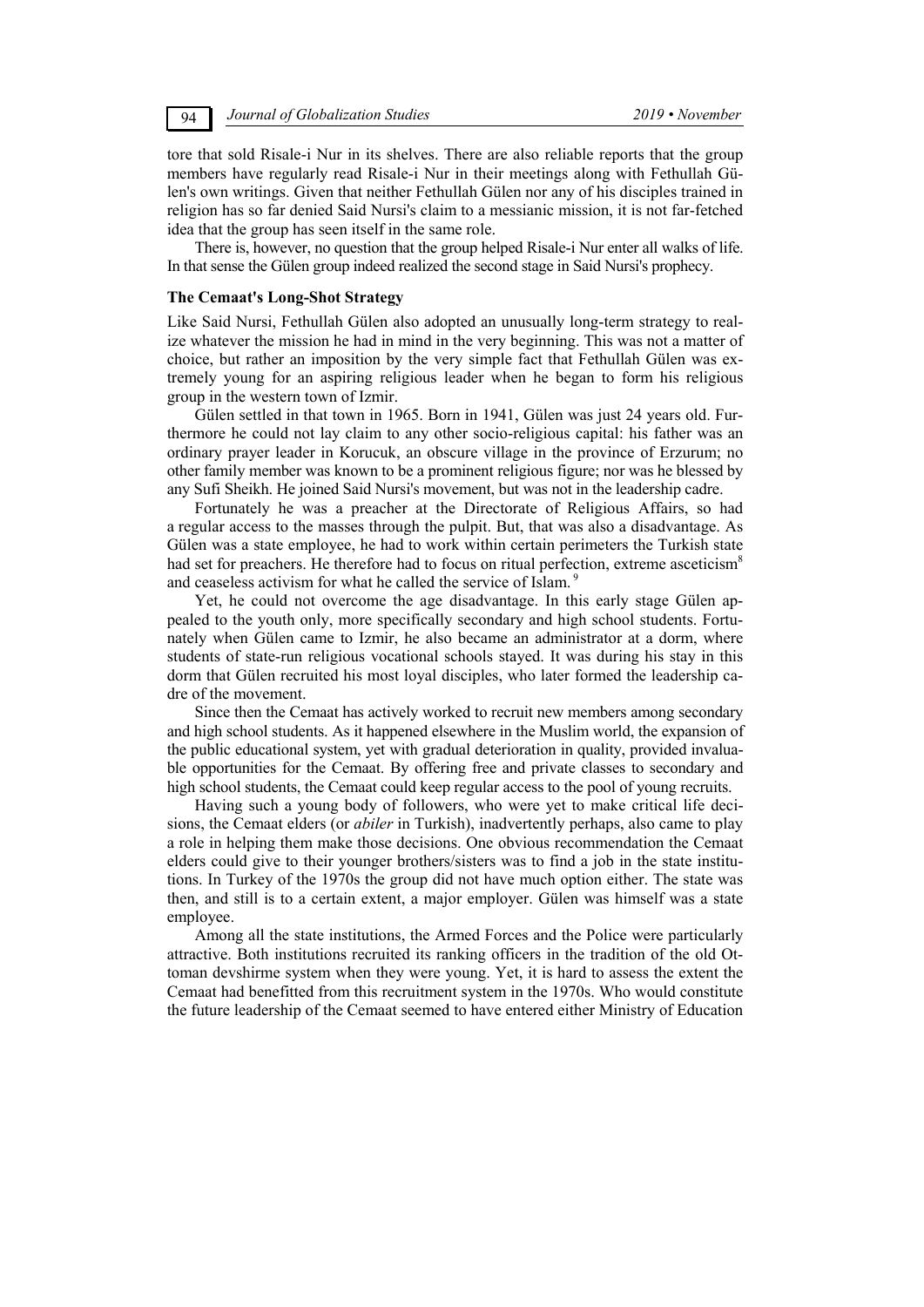as teachers or the Directorate of Religious Affairs as prayer leaders and preachers.<sup>10</sup> Whether any member of the Cemaat entered the military high schools in the 1970s, we simply do not know. But, some must have entered the Police High School. A few police chiefs who are jailed now as part of the ongoing investigation entered the Police High School in the  $1970s$ . <sup>11</sup>e that in the highly politicized political environment of the  $1970s$ , radicals of the right and of the left were more attractive for the age group Gülen could appeal. Despite Gülen's personal charisma and tireless efforts the Cemaat had not grown much in that crisis decade. <sup>12</sup> The military coup in 1980 fundamentally changed this environment. Even though it brought personal hardships for Fethullah Gülen, who had been on the run for six years,  $^{13}$ it proved to be truly an auspicious event for the Cemaat.

The military unleashed a sweeping crackdown on both the Left and the Right and destroyed whatever network they had developed among the masses, especially among the high school and university students. The coup unintentionally perhaps emptied the space that the Cemaat filled in and exponentially increased its membership throughout the 1980s especially among university students. 14 The Cemaat had also continued to recruit secondary and high school students as it had now acquired more institutional channels such as university preparation courses and private schools.

The military also initiated an economic liberalization program that eventually also helped the Cemaat, and other religious groups, for economic liberalization came to benefit a new class of businessmen and merchants independent of the state. Backed by this newly moneyed class like other religious groups the Cemaat expanded its activities into media, education and business. By the 1990s, the Cemaat had a newspaper, journals, a TV channel, radio stations, private schools, private housings and dormitories. It even opened its own interest-free bank, Asya Finans, later Bank Asya.

In the 1980s, the Cemaat had no apparent reason not to place its student-members in the state especially in the military and the police as it had an ever-expanding pool of them: the Cemaat encouraged those bright secondary school students into the schools that trained the officer corps of the military and the police.

The military proved to be much more immune to the Cemaat's efforts than the rest of the state institutions. The military had been more autonomous than the police and other state institutions from the political parties in government. Furthermore, the military systematically purged the members of the Cemaat from its schools and ranks. In the second half of the 1980s, for example, the military expelled tens of military students, claimed to have affiliation with the Cemaat (Göktaş, 1987). Since then the Armed Forces had systematically purged members of the Cemaat and other religious groups from its ranks well until 2010. Throughout the 1990s, for example, the High Military Council expelled more than 1,200 military officers, most of them on charge of engaging in 'backward activities' or 'irticai faaliyetler' in the military parlance (Anonymous, 2009, December 6).

The police had been much easier simply because unlike the military it had been fully under the civilian control. While a special council, the High Military Council, had basically been running the military in making the critical decisions of promotions and appointments, the Ministry of Interior had been running the police, making all appointments and promotions within the police. Facing an electoral competition, the politicians did not really want to upset the conservative voters and had therefore been more lenient towards the Cemaat's penetration into the police.<sup>15</sup> Reflecting their leniency, for exam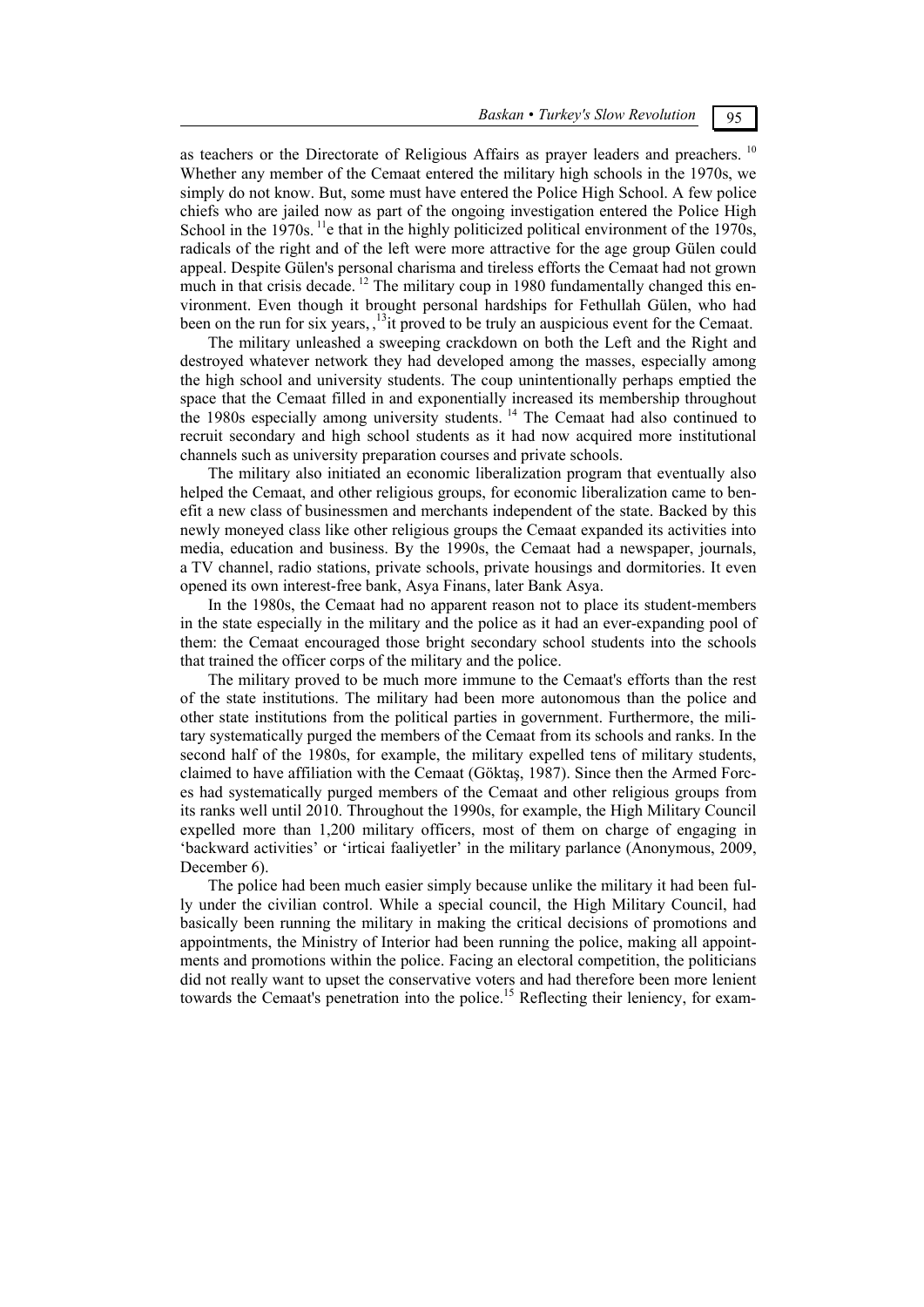ple, they ignored intelligence reports about the Cemaat's expanding influence within the police.<sup>16</sup>

In the 1990s the Cemaat had continued to expand since then diverting more of its energy to spreading its educational activities in Africa, Latin America, and North America, in addition to East Europe, Central Asia and Far East Asia. Along with educational activities the group also helped its businessmen and merchant members to undertake ventures in these new places. The group's newspaper, *Zaman*, became the largest newspaper in Turkey, its circulation reaching at around 1,000,000 except in summers.

Throughout the 1980s and the 1990s the Cemaat had distanced itself from all political parties and very carefully kept an above-politics image. This was to change in the 2000s. It had given unprecedented support to the Justice and Development Party (JDP) that came to power in 2002. The strong man of the party, Recep Tayyip Erdogan,<sup>17</sup> who was himself victim, like the Cemaat, of the Kemalist guards, must have seen in the Cemaat an ally. Even though Erdogan hailed from political Islam tradition, he seemed to have developed cordial relations with the Cemaat especially during his tenure as the mayor of Istanbul. Many other leading figures of the JDP had also cordial relations with the Cemaat. It was not surprising then that the JDP, once in power, would promote the Cemaat's cadres in the state.

New in power, the JDP had yet to consolidate its popularity among the masses. To this economic recovery was its wildcard for the 1990s were economically depressing years for many in Turkey. With the JDP, Turkey was back again on the path of continuous economic growth. Between 2002 and 2007, the Turkish economy grew from 232.7 billion to 657 billion in current US dollars. In the same period, per capita Gross National Income increased from 3,250 \$ to 8,020  $\frac{6}{18}$  As a result of this economic success, the party won a landslide victory in the 2007 national elections, increasing its vote share by 11 per cent since the 2002 elections, an increase hitherto unheard of in Turkish politics.

More confident now, JDP could directly aim at taming its most stubborn enemy, the Kemalist establishment in the higher echelons of the military, the judiciary, universities and the media. In this task the JDP found the Cemaat's cadres in the state as its natural allies. The notorious Ergenekon and Balyoz investigations would be the fruits of this JDP-Cemaat alliance.<sup>19</sup> Both investigations charged that certain high-ranking military officers in the Armed Forces, in cooperation with a number of university professors, police chiefs, journalists, academics and businessmen, had conspired against the democratically elected government of Turkey.<sup>20</sup> As part of the investigations such figures as, Ilker Basbug, former Chief of Staff, Mehmet Sener Eruygur, former Chief of Military Police, Ahmet Hursit Tolon, former Chief of the First Army, Halil Ibrahim Firtina, former Chief of the Air Forces, Ozden Ornek, former chief of the Navy, and Cetin Dogan, former Chief of the First Army and many other lower-ranking military officers were implicated and even put in jail.

In retrospect, what happened in Turkey then was really a within-state struggle, one group marginalizing and purging another with the strong support from the JDP government. It was because no group other than the Cemaat could mobilize such a broad cross-institutional coalition within the state, it was most likely that the Cemaat's cadres in the state pursued and brought to a conclusion both the Ergenekon and Balyoz investigations. It is certain, however, that that the Cemaat's own media cheerfully joined the broader media chorus and helped the formation of a very strong public opinion in favor of the investigations.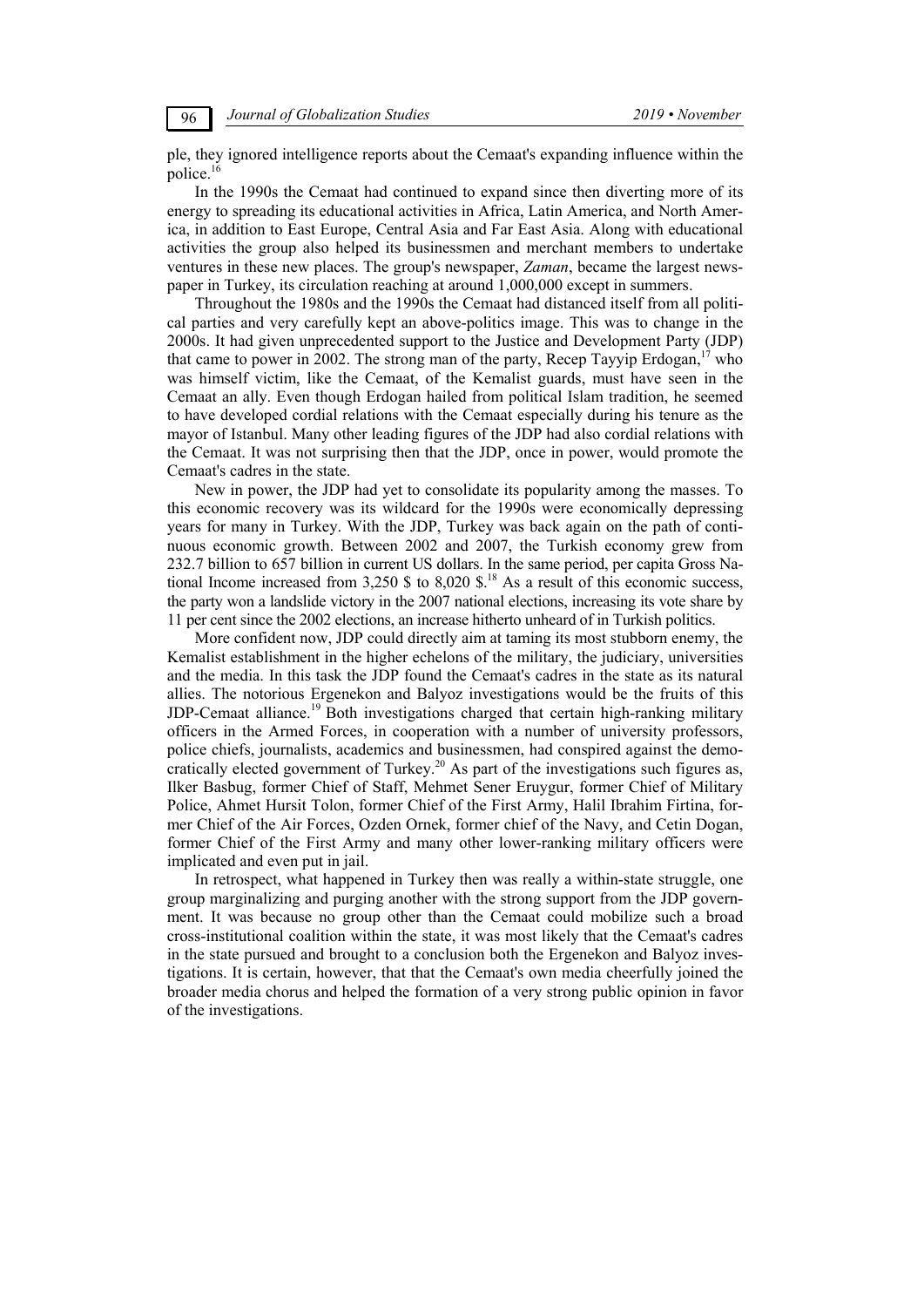The Ergenekon and Balyoz investigations totally demoralized the Turkish Armed Forces and forced it into a period of political silence and acquiesce, a period that has lasted to this day. Still though largely autonomous the High Council of Military would be making appointments and promotions in years to come. The number of military officers expelled from the Armed Forces on charges of regressive activities had already been declining from 44 military officers in 2002 to 15 in 2005. In 2006–2009 the High Council expelled a total of 24 military officers only and none from 2010 to 2015.

The military retreated back to their barracks and the Kemalists totally demoralized, the JDP-Cemaat alliance targeted the High Council of Judges and State Prosecutors. The September 2010 referendum, passed thanks to the popularity of the JDP, changed the procedures of the formation of this council and the Constitutional Court. With the new procedures, thousands of judges and state prosecutors would elect half of the members of the Council and therefore have the overwhelming voice in the formation of the High Council of Judges and State Prosecutors. The referendum in fact opened the doors for a radical overhaul of the high echelons of the judiciary in Turkey.

A superficial comparison between the last members of the Council elected according to the pre-referendum procedures and the first members elected according to the post-referendum procedures will be illustrative. Before the referendum, the High council consisted of seven regular and five substitute members, two of the regular members being the Minister of Justice and his undersecretary. Looking at the professional careers of the ten regular members, excluding the Minister and his undersecretary, the road to the High Council had passed through Court of Cassation and Council of State: all members of the High Council had previously worked in these two judicial institutions. For example, among the regular members, Kadir Ozbek had worked in the Court of Cassation since 2001; Suna Turkoglu in Council of State since 1978, Musa Tekin in Court of Cassation in Court of Cassattion since 2003, Orhan C. Erbuk in Council of State since 1978, and Ali S. Ertosun in Court of Cassation since 2003. Moreover, all ten members of the Council had a degree in law: eight of them from Ankara University and two of them from Istanbul University.<sup>21</sup>

Consisting of 22 regular and 12 substitute members, the new members of the High Council, on the other hand, represent a broader sector of the Judiciary for half of them are elected by their peers. Looking at the professional careers of the 22 regular and 12 substitute members of the High Council, work experience in the Court of Cassation and the Council of State does not appear to be the only road to membership in the High Council: the new members of the High Council have a much diverse professional and educational background. 22 Having members across the judicial system and able to mobilize them, the Cemaat must have benefitted from the procedural changes introduced in the 2010 referendum.

It was just a matter of time that the JDP and the Cemaat would hand in hand complete the revolution they started. The next three years were the Cemaat's golden years in Turkey, expanding its presence in the state and placing his members in high state bureaucracy.

But, this period also saw the first cracks in the relationship: in February 2012, an Istanbul State Prosecutor invited Erdogan's close confidant, Hakan Fidan, the chief of Turkey's Intelligence Service, MIT, to testify in an ongoing investigation on the KCK, allegedly the PKK's urban organization. Fidan refused to appear before the prosecutor and was immediately put under protection by a law passed by the JDP. Six month later,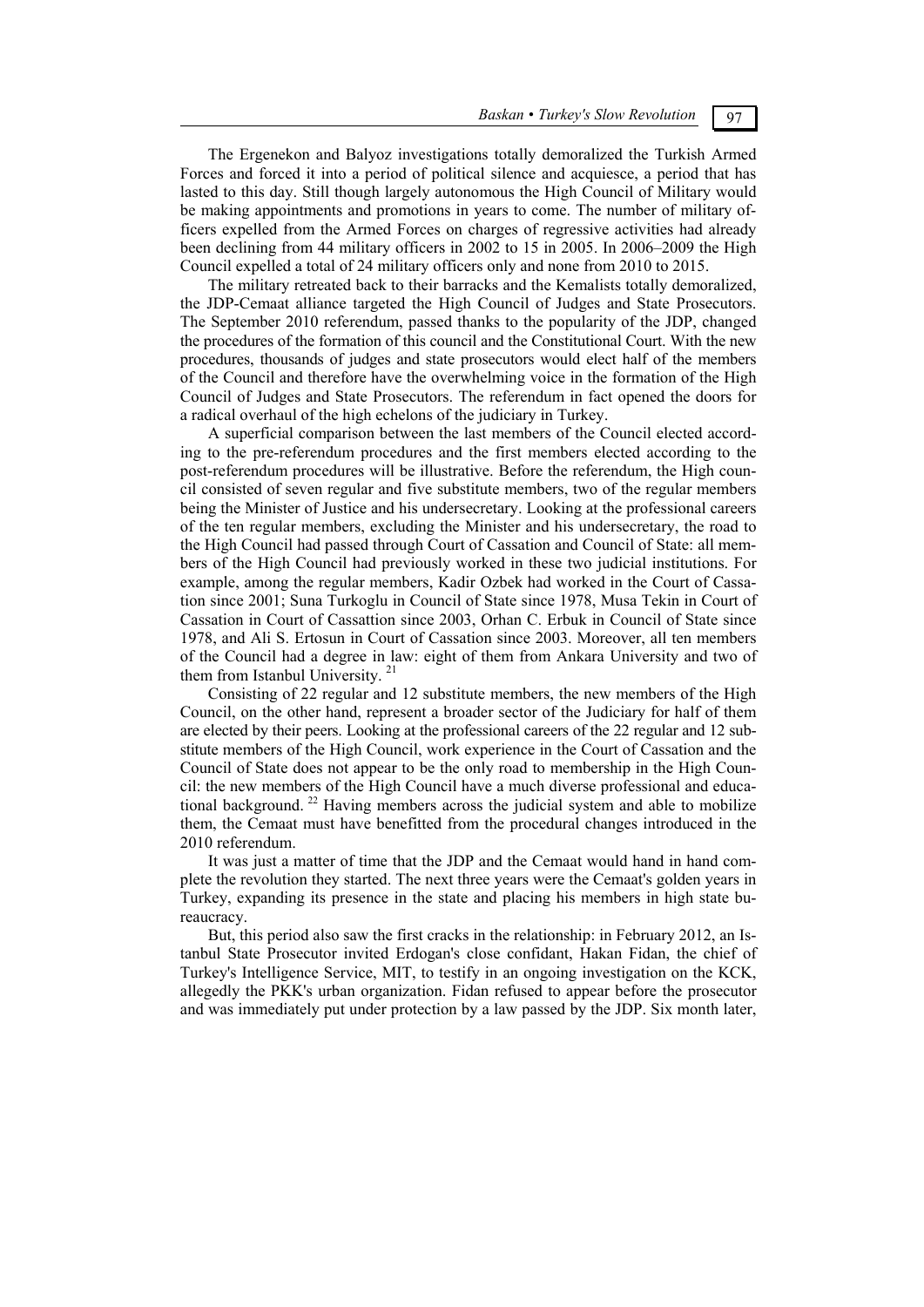in September 2012, Erdogan in an unprecedented move declared his intention to shut down all university-preparation courses. The Cemaat had been running thousands of them across Turkey, which had been a major source of recruitment of high-school students.

Yet, Erdogan had not taken any concrete step for a year and raised the issue once again, but now with more forceful determination. The Cemaat vehemently opposed Erdogan's plan and began to wage its still-lasting opposition to Erdogan. The Cemaat's media dropped its former conciliatory tone and adopted a very hostile one in the succeeding months. More critically, however, the Cemaat-affiliated officers in the Police and the Armed Forces and state prosecutors in the judiciary undertook a series of controversial steps, all in an attempt to implicate Erdogan and his close circle in serious crimes: in the most serious incidence, massive graft investigation launched in December 2013, for example, implicated tens of individuals close to Erdogan in massive corruption and money laundering. In another one, stopping and searching in two separate cases, one in January and the other in June 2014, of lorries that belonged to the National Intelligence Agency implicated Erdogan and his government in sending heavy weapons to Syria, or more specifically, to the Islamic State.

Denying all accusations and blaming international actors and their local collaborators for these operations, Erdogan and his government moved to pacify the Cemaat by reshuffling tens of thousands of police officers and state prosecutors suspected for their ties to the groups and restricted the Cemaat's media outlets, taking out in November 2015 Samanyolu TV and a number of Cemaat-affliated radio stations, Burc FM, from the state-owned satellite.

In a truly watershed event, not only for the relations between the JDP and the Cemaat, but also for the modern history of Turkey, a faction within the Armed Forces attempted a military coup and failed. Erdogan accused Gulen of masterminding the coup and initiated a massive and total purge of the Cemaat both from the state and from the society. In the next two years the government expelled more than 120 thousand employees from the state and shut down hundreds of civil society organizations, including universities, schools and media outlets. Furthermore the government declared the Cemaat as a terrorist organization, as a result of which hundreds of thousands of alleged Cemaat members have been investigated and tens of thousands of them put in jail (Çakır, 2018, July 17).

As these lines are written, the Cemaat seems to be totally defeated in Turkey. Yet, the Cemaat also proved to be able to seriously harm Recep Tayyip Erdogan by tarnishing his international and domestic image. The Cemaat has portrayed Erdogan as someonedeeply sunk into corruption, supporting violent Islamist groups in Syria and elsewhere, unabashedly authoritarian and anti-Western.

Whatever future awaits the Cemaat in Turkey, it is for sure that it helped the JDP truly stage a revolution in Turkey. Having been totally subordinated to the civilian government, the Turkish Armed Forces ceased to be the institution it used to be: the bastion of Kemalism and secularism in Turkey.

### **NOTES**

<sup>&</sup>lt;sup>1</sup> For some the latter is itself a revolution. Borrowing from Antonio Gramsci, Tugal (2009: 4) calls it "passive revolution" as a result of which "earstwhile radicals and their followers are brought into the fold of neoliberalism, secularism and Western domination."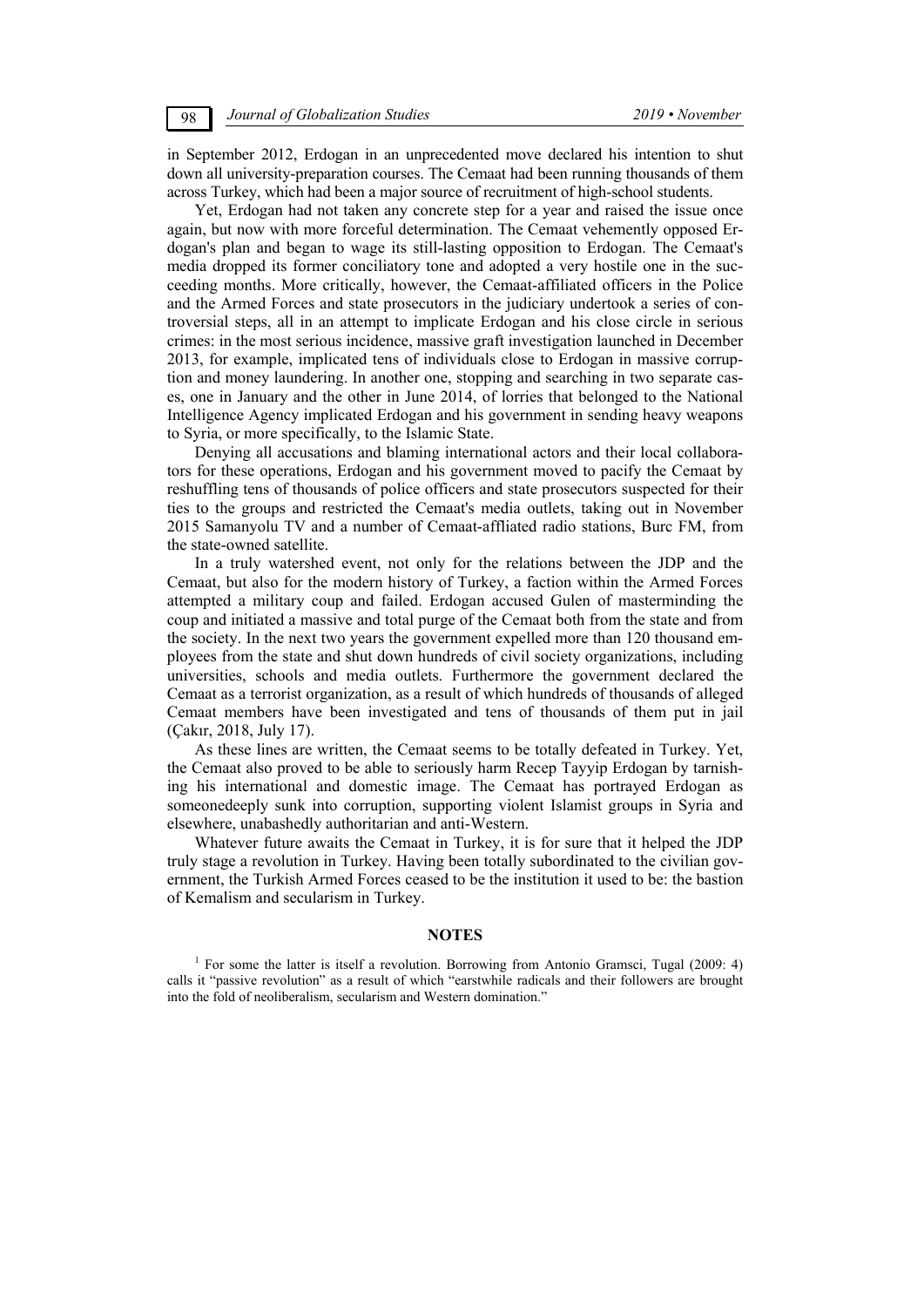$2^{2}$  For the most detailed and recent biographies of Said Nursi, see Canlı and Beysülen (2010) and Cilasun (2018). For a classical work on the topic, see Mardin (1989).  $\frac{3}{3}$  These referres are well known and well studied. Two electrical

<sup>3</sup> These reforms are well known and well-studied. Two classic works are Lewis (1961) and Berkes (1964). 4

 Said Nursi, Yirmiüçüncü Lem'a (Twenty-Third Flash), in his Lem'alar. Available at http://www.risaleinurenstitusu.org/kulliyat. Translation is mine. 5

<sup>5</sup> The major works of Said Nursi in Risale-i Nur Collection consist of Sözler (the Words), Mektubat (the Letters), Lem'alar (the Flashes), Şualar (the Rays), Mesnevi-i Nuriye (the Masnavi of Light), İşarat'ül İ'caz (the Signs of Miraculousness), Asa-yı Musa (The Staff of Moses), Sikke-i Tasdik-i Gaybi (The Seal of the Affirmation of the Unknown), Muhakemat (Reasonings), İman-Küfür Muvazeneleri (Comparison of Belief and Disbelief), Tarihçe-i Hayat (History of Life- Biography), Emirdağ, Barla and Kastamonu Lahikaları (The Letters of Emirdağ, Barla and Kastamonu), Gençlik Rehberi (Youth Guide). Available at http://www.risaleinurenstitusu.org/kulliyat 6

 $6$  Said Nursi discusses these three stages in different treaties of Risale-i Nur. See Alpdoğan  $(2015).$ 

 Written by his devoted disciple Necmettin Şahiner, a book collects not more than 300 memoirs of different individuals with Said Nursi. See Şahiner (2008). Yavuz (2005) reports that the group had only 45 special gathering places acrsoss seven administrative units in Turkey. 8

<sup>8</sup> Gülen's extreme ascetism is even noted by his critics. See, for example, Veren (2016).

<sup>9</sup> Gülen calls it Hizmet, literally meaning Service. The Muslim Brotherhood's term for the same activity is da'wa literally meaning Calling.

 $10$  For example, Abdullah Aymaz, Kemalettin Özdemir and Ahmet Özer became teachers while Mehmet Ali Şengül became a prayer leader. To reiterate again, Fethullah Gülen was himself a prayer

<sup>11</sup> Three names frequently appear in books on the Cemaat's presence in the Police: Ali Osman Kahya, Mustafa Sağlam and Ramazan Akyürek. There three names studied in the Police High School and Police Academy in the 1970s. It is unclear though whether they became members of the Cemaat before they entered the Police High School. According to Kandıra (2001), who wrote the first book on the Cemaat's presence in the Police, Ramazan Akyürek joined the Cemaat after he graduated from the Academy.<br><sup>12</sup> Veren (2016: 17–30), who had been in the Cemaat from the 1960s to the 1990s, claimed that in

the 1970s the Cemaat had 12 private students homes. According to his collection the group began to plan a student dormitory in 1972, but could complete in five years.

 $13$  The fact that during these six years Fethullah Gülen had visited his students serving their mandatory military services is telling in two respects. First, he was not high up in the list of those wanted by the military. Second, his students were young, should in their late teens or early 20s (Veren 2016: 30).

 $14$  To be emphasized, all religious groups benefitted from the post-1980 coup context. First and foremost the military leaders, who staged the coup, were instrumental in adding a certain dose of religiousity to the state educational system to undermine the appeal of the left in Turkey. For an account

 $^{15}$  The right-wing and left-wing politicians had not been much different in this regard.

<sup>16</sup> In the 1990s at least one report, prepared by Cevdet Saral, was specifically about the Cemaat's presence in the police. An extensive discussion of this report is available in Sık  $(2017)$ .

<sup>17</sup> For a biography of Erdogan, see Pamuk (2001) and Çakır and Calmuk (2001).<br><sup>18</sup> The numbers are from the World Bank Quick Data Query at http://www.worldbank.org<br><sup>19</sup> The following account can be found in any journalis (2008), Mavioğlu and Şık (2010, 2011).<br><sup>20</sup> For a critical account of the Balyoz case, see Rodrik and Doğan (2010).<br><sup>21</sup> Biographical information about the old members of the High Council of Judges and State Pros-

ecutors is available at http://www.danistay.gov.tr and http://www.yargitay.gov.tr They are also available at http://www.hurriyet.com.tr/gundem/16013511\_p.asp (accessed on March 9, 2011).